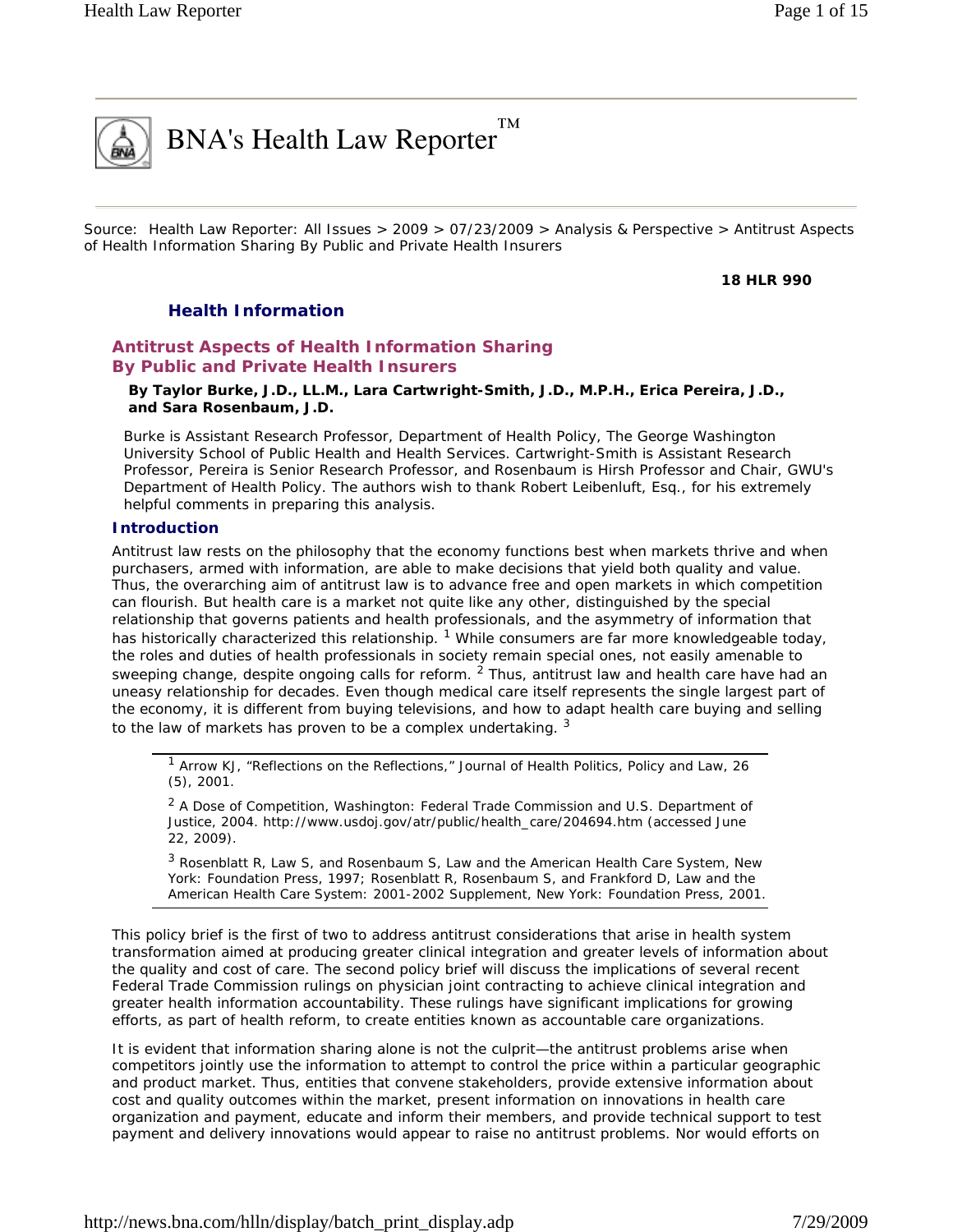the part of providers to improve the information flow about the care they are furnishing in order to make payments fairer and more aligned with quality and efficiency contradict antitrust law.

Thus this policy brief focuses on those activities that can be pursued without running afoul of basic antitrust principles and also describes types of conduct that appear to venture into prohibited-conduct territory. Antitrust law is dense, complex and very fact-specific. Therefore it is not possible to give one-size-fits-all answers. For this reason, we follow the general principles set forth in the beginning of the brief with four case scenarios of efforts to advance greater information transparency.

#### **Background**

Public and private health insurers and employer-sponsored health plans have a high degree of interest in "value-based purchasing" innovations involving the use of provider performance data to assess quality and develop benefit, pricing and payment policies that reward high performance and incentivize improvements. <sup>4</sup> Extensive evidence shows high variability in costs and quality among U.S. health care markets. <sup>5</sup> Most markets contain thousands of individual health plan sponsors (e.g., public and private employers, Medicaid agencies and Medicare) who utilize multiple health benefit service companies to either insure or administer their plans.

4 Miller HD, *Creating Payment Systems to Accelerate Value-Driven Health Care: Issues and Options for Policy Reform*, New York: The Commonwealth Fund, 2007, http://www.commonwealthfund.org/Content/Publications/Fund-Reports/2007/Sep/Creating-Payment-Systems-to-Accelerate-Value-Driven-Health-Care-- Issues-and-Options-for-Policy-Refor.aspx (accessed June 22, 2009); Robinson JC, "Slouching Toward Value-Based Health Care," *Health Affairs*, 27(1): 11-12, January/February 2008; Tompkins C et al., "Measuring Outcomes and Efficiency in Medicare Value-Based Purchasing," *Health Affairs* 28(2): 251-261, March/April 2009; *Theory and Reality of Value-Based Purchasing: Lessons from the Pioneers*, AHCPR Publication No. 98-0004, Rockville, MD: Agency for Health Care Policy and Research, 1997, http://www.ahrq.gov/qual/meyerrpt.htm (accessed June 22, 2009).

<sup>5</sup> Statement of Peter Orszag Before the Senate Finance Committee on the Overuse, Underuse, and Misuse of Health Care (June 17, 2008), http://www.cbo.gov/ftpdocs/95xx/doc9567/07-17-HealthCare\_Testimony.pdf (accessed June 22, 2009).

Given the shared interest in raising quality and reducing costs, it makes sense for health plan sponsors, health insurers, providers, and others to collaborate on efforts to set common performance expectations, share information about actual health care performance, costs and pricing, and seek system-wide improvements in quality and efficiency. The concept of "value-based purchasing" has been a formal federal policy focus for several years, <sup>6</sup> and the United States Department of Health and Human Services (HHS) has attempted to spur value-based purchasing interest.<sup>7</sup> Special payment initiatives incorporating episode-based payment concepts such as "evidence-informed case rates" also have been undertaken. <sup>8</sup> These types of payment experiments are designed to improve health care quality while simultaneously increasing the transparency of health care pricing information in order to increase efficiency. 9

<sup>6</sup> A Google search of "value-based purchasing" on the HHS website turns up several thousand separate hits with numerous documents regarding value-based purchasing and "how to" guides on the activity (Google search conducted March 25, 2009). The Agency for Health Care Research and Quality defines "value-based purchasing" as the act on the part of buyers of holding health care sellers "accountable for both cost and quality of care." Thus, a value-based purchasing initiative would bring together "information on the quality of health care, including patient outcomes and health status, with data on the dollar outlays going towards health. It focuses on managing the use of the health care system to reduce inappropriate care and to identify and reward the best-performing providers. This strategy can be contrasted with more limited efforts to negotiate price discounts, which reduce costs but do little to ensure that quality of care is improved."

<sup>7</sup> *Evaluating the Impact of Value-Based Purchasing: A Guide for Purchasers*, Table 1, AHRQ Publication No. 02-0029. Rockville, MD: Agency for Healthcare Research and Quality, 2002, http://www.ahrq.gov/about/cods/valuebased/vbptab1.htm (accessed June 22, 2009).

8 Gosfield A, *Making Prometheus Payment® Rates Real: Ya' Gotta Start Somewhere*, Princeton, NJ: The Robert Wood Johnson Foundation, 2008.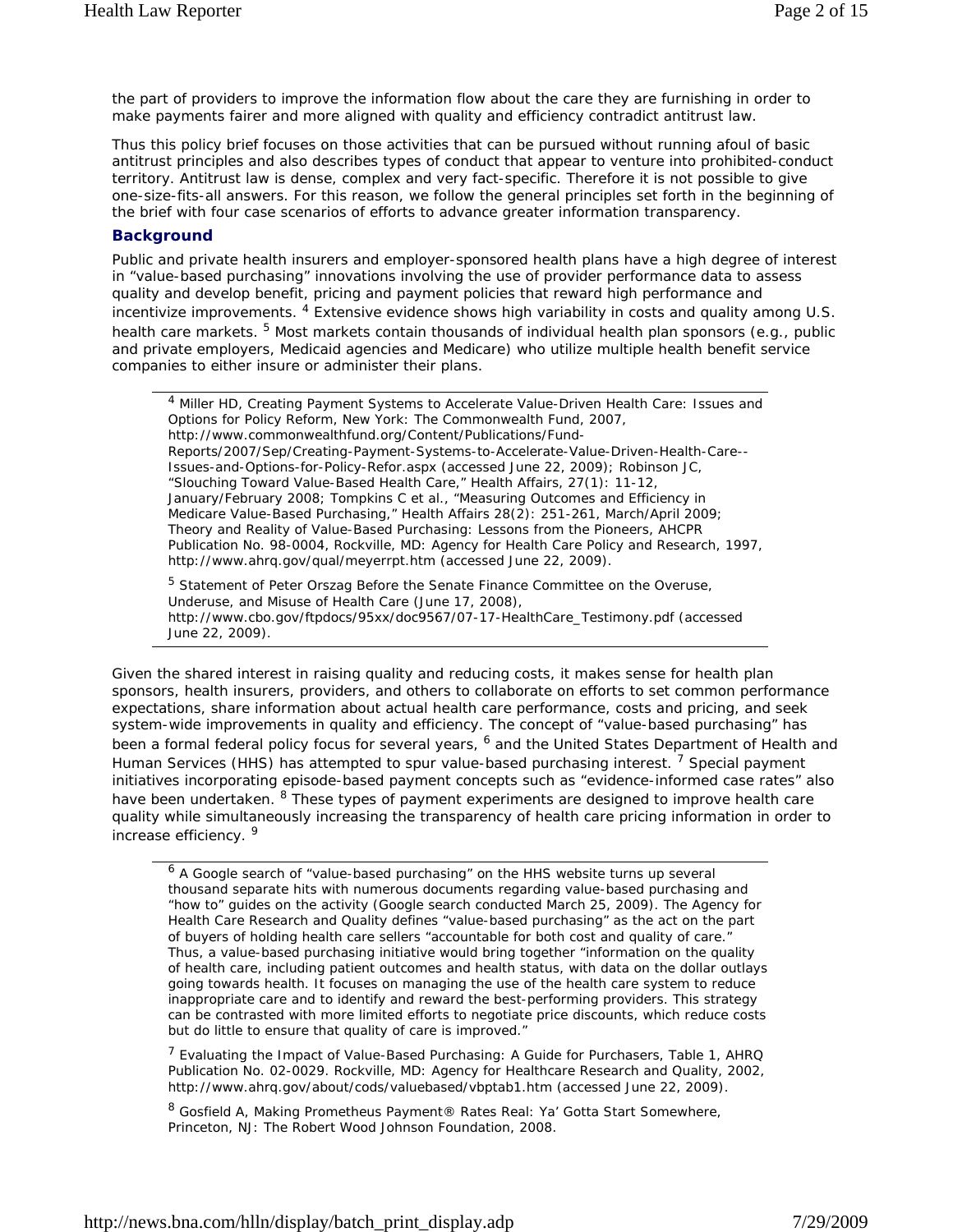9 See e.g., The Robert Wood Johnson Foundation's *Aligning Forces for Quality* initiative, a long-term, comprehensive effort to lift the overall quality of health care in targeted communities, reduce racial and ethnic disparities, and provide models for national reform, http://www.rwjf.org/qualityequality/af4q (accessed June 22, 2009).

Although the spotlight has been on payer-driven purchasing innovations, it is also important to stress that certain forms of value-based purchasing are proving attractive to provider groups, as the second issue brief in this series will show. This is because such a strategy might help foster changes in benefit, cost-sharing, and payment design that more appropriately aligns financing with high quality clinical care. <sup>10</sup> Thus, collaboration might include providers, plan sponsors, and companies that insure or administer plans. Antitrust law generally is not implicated when such conduct occurs within single, vertically integrated entities, although there are exceptions. <sup>11</sup> On the other hand, important antitrust issues may arise when the conduct involves collective action among competitors.

<sup>10</sup> Federal Trade Commission, In re Greater Rochester Independent Practice Association Advisory Opinion (2007), http://www.ftc.gov/bc/healthcare/industryguide/advisory.htm (accessed June 22, 2009).

<sup>11</sup> *Kartell v. Blue Shield of Massachusetts*, 749 F. 2d 922 (1st Cir. 1984). But see *Abraham v. Intermountain Health Care, Inc.*, 461 F.3d 1249 (10th Cir. 2006) (illustrating that even single, vertically integrated entities can be subject to antitrust liability under Section 2 of the Sherman Act which extends the law's reach to unilateral conduct that results in a monopolization of any part of trade or commerce. While the court here did not impose antitrust liability under section 2 of the Sherman Act, the court's discussion describes the possible liabilities that vertically integrated entities face).

In a nutshell, although antitrust law prohibits conduct among competitors that seeks to restrain trade, this prohibition certainly does not proscribe all interactions between competitors in a given market. Indeed, carefully crafted forums designed to promote value-based purchasing by providing quality information and technical support to the participants—even if competitors—is perfectly legal under antitrust law, as long as the participants do not collectively set uniform prices, fees, bonus amounts or other competitively sensitive terms.

Thus, while competitors may choose not to collaborate (companies that administer and insure health plans are competitors and may not want to share what they consider to be proprietary information and trade secrets), antitrust law does not bar many helpful types of collaborations. The overarching aim of antitrust law is the advancement of free and open markets in which competition can flourish. To that end, payment initiatives and value-based purchasing innovations actually can promote competition by generating more transparent quality and pricing information in an effort to create a more efficient health care system and antitrust rules appear to allow such initiatives to happen. Indeed, it is probably safe to say that it may be impossible to realize high value in health care without some level of information comparison and collaboration.

Over the years, Congress, federal and state antitrust enforcers, and the courts have considered whether special treatment or even exemptions under the antitrust laws are warranted for certain sectors of the economy where for various reasons it is thought that market competition might not lead to desirable results. While some advocates have sought special antitrust exemptions for health care providers, <sup>12</sup> Congress has resisted efforts to establish special antitrust rules in the health care sector. In the 1990s, however, the United States Department of Justice (DOJ) and the Federal Trade Commission (FTC) (the two federal antitrust enforcement agencies), in an attempt to explain how they intended to enforce the antitrust laws in the health care sector, issued a series of *Statements of Antitrust Enforcement Policy in Health Care* (Statements). <sup>13</sup>

<sup>12</sup> Greaney T, "Whither Antitrust? The Uncertain Future of Competition Law in Health Care," *Health Affairs* 21(2): 185-196, March/April 2009.

<sup>13</sup> *Statements of Antitrust Enforcement Policy in Health Care,* Washington: Federal Trade Commission and U.S. Department of Justice, 1996, http://www.ftc.gov/bc/healthcare/industryguide/policy/index.htm (accessed June 22, 2009).

The Statements do not modify classic antitrust principles. In fact, in recent years the federal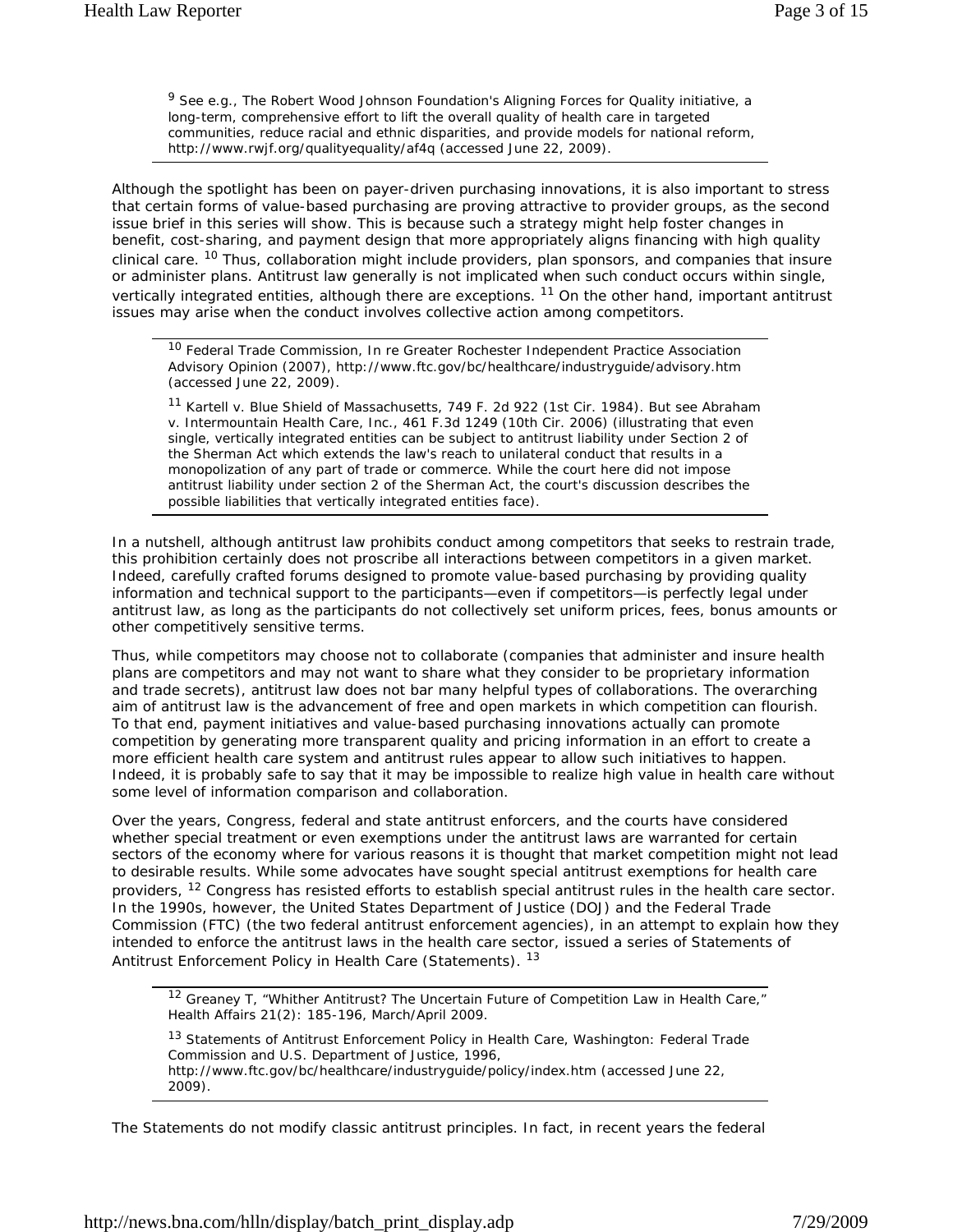government has vigorously enforced the antitrust laws in the health care sector, particularly with respect to the supply side of the equation. These enforcement activities have taken the form of prosecuting physicians for jointly setting their prices in negotiations with health plans <sup>14</sup> or challenging hospital mergers that the agencies believed would reduce competition. <sup>15</sup> The federal government also has conducted extensive policy analyses examining the effects of limited competition on health care cost and quality.<sup>16</sup>

14 North Texas Specialty Physicians v. F.T.C, 528 F.3d 346 (5th Cir. 2008).

<sup>15</sup> Federal Trade Commission, In re Evanston Northwestern Healthcare Corporation and ENH Medical Group, Inc. (File No. 011 0234, Docket No. 9315).

<sup>16</sup> *A Dose of Competition*, supra note 3, Washington: Federal Trade Commission and U.S. Department of Justice, 2004, http://www.usdoj.gov/atr/public/health\_care/204694.htm (accessed June 22, 2009).

Given the expressed interest in using a growing body of health information to advance quality and efficiency in health care, one might think that group efforts to exchange and share information related to quality, price and efficiency would have received a blessing from antitrust enforcers. The FTC and DOJ staff have opined that information exchanges among providers detailing price and insurer reimbursement levels do not violate antitrust law if carefully crafted,  $17$  but there is no general, express provision in the 1996 Statements addressing the types of expanded collaborations that one might envision in an era in which the expanded use of health information has become a driving national policy goal.<sup>18</sup>

<sup>17</sup> Federal Trade Commission, In re Medical Group Management Association Advisory Opinion (2003); Federal Trade Commission, In re PriMed Physicians Advisory Opinion (2003). http://www.ftc.gov/bc/healthcare/industryguide/advisory.htm (accessed June 22, 2009). Department of Justice, In re Washington State Medical Association Business Review Letter (2002). http://www.usdoj.gov/atr/public/busreview/letters.htm (accessed June 22, 2009).

<sup>18</sup> The American Recovery and Reinvestment Act of 2009 (ARRA), Public Law 111-5, 111th Cong., 1st sess. (2009).

As a result, some health care purchasers may feel uncertain about the antitrust risks that arise if a group of buyers and sellers within one geographic region—or focusing on one particular health care product (e.g., hospital services)—collectively share and use the results of information to make health care purchasing decisions. Furthermore, to the extent such uncertainty is widespread, entities may be reluctant to engage in information-enabled buying and selling of health care. Some of the questions that arise include the following: What can entities that exchange health information do besides merely produce data for isolated use by individual payers and providers? Can these entities actually convene health care buyers and sellers to actively engage in value purchasing, that is, understanding and acting on pricing variation in relation to quality, testing new mechanisms for paying for health care, or sharing information about the results?

It is important to note that in the current health care environment, different levels of health information exchange are taking place. These activities can range from the very basic exchange of information between an information entity and one or more participants in the exchange, to active efforts to affirmatively gather certain types of information among participants and examine the information for quality and cost, to efforts to use information to actually design new ways of paying for certain types of health care in order to achieve certain outcomes.

#### **Overview of Federal Antitrust Law and Actions Among Competitors**

Antitrust laws (the Sherman Act, the Clayton Act and the Federal Trade Commission Act) <sup>19</sup> exist to safeguard free and open market competition both within geographic regions and in relation to certain types of products or services. The basic objective of antitrust law is to eliminate or prevent those practices that interfere with free competition. These laws are designed to benefit the consumer by encouraging vigorous competition in an environment in which business entities have the full opportunity to compete for consumers on the basis of quality, service and price. As noted above, the primary federal antitrust laws are the Sherman Act, the Clayton Act and the Federal Trade Commission Act; in the context of establishing innovative payment reform models, however, Section 1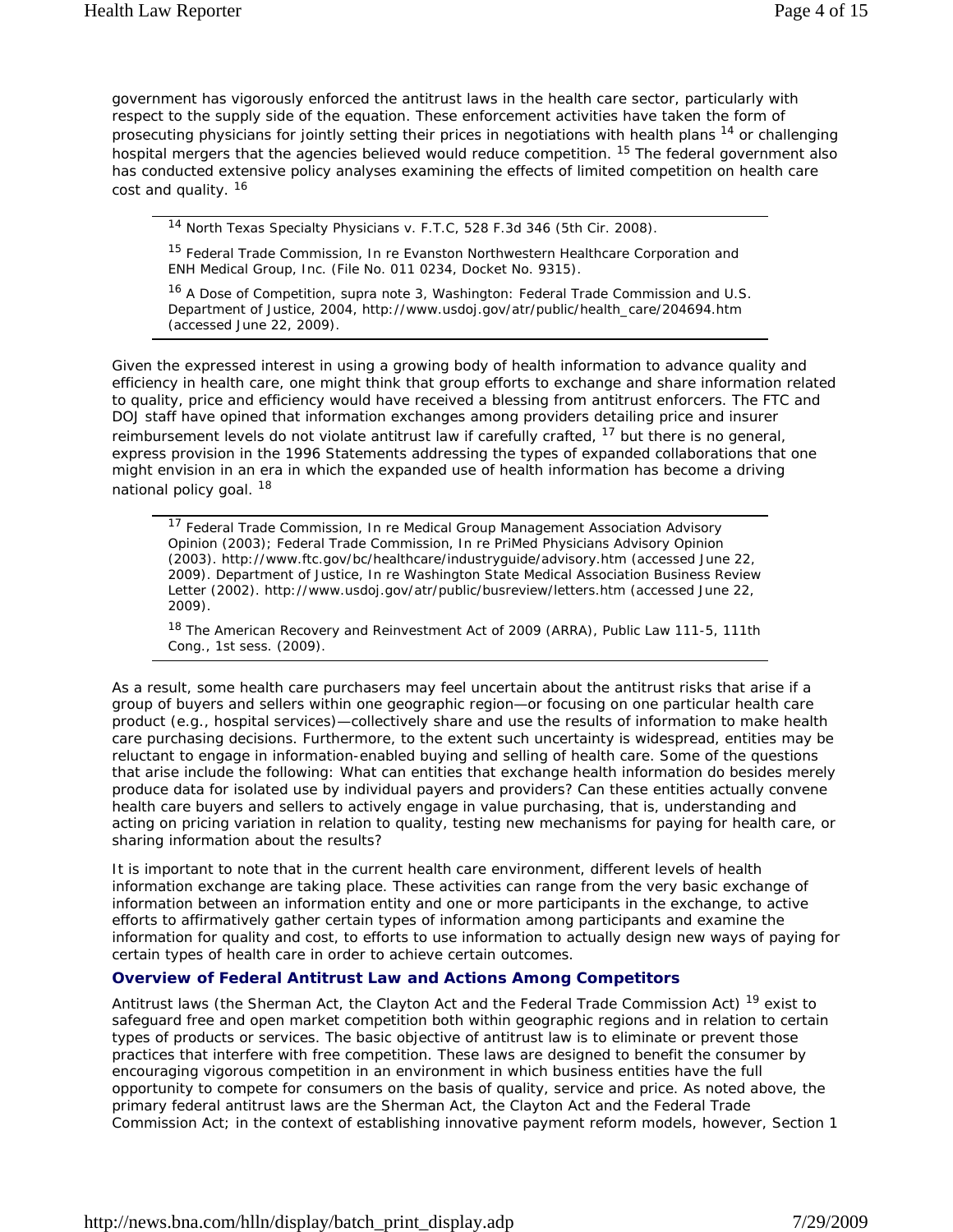of the Sherman Act is most relevant.

19 15 U.S.C §1 (2009); 15 U.S.C §12 (2009); 15 U.S.C §45 (2009).

#### *The Sherman Act's Prohibition Against Agreements that Restrain Trade*

Section 1 states that "[e]very contract, combination in the form of trust or otherwise, or conspiracy, in restraint of trade or commerce among the several states, or with foreign nations, is declared illegal." <sup>20</sup> The Supreme Court has interpreted this provision to render unlawful only those restraints of trade that unreasonably restrain competition,  $21$  and three elements are required for a violation: (1) the existence of a contract, combination, or conspiracy among two or more separate entities that (2) unreasonably restrains trade and (3) affects interstate or foreign commerce. <sup>22</sup> Because Section 1 of the Act does not prohibit independent action by a single entity regardless of its purpose or effect on competition, <sup>23</sup> an agreement between separate entities is essential to establish liability. <sup>24</sup> An agreement has been defined by the Supreme Court of the United States as "a unity of purpose or a common design and understanding, or a meeting of the minds in an unlawful arrangement, $^{\prime\prime}$  25 and such an illegal contract or conspiracy need not require any formal agreement but can be inferred from circumstantial evidence. <sup>26</sup>

20 15 USC §1 (2009).

<sup>21</sup> *Standard Oil Co. v. United States*, 221 U.S. 1, 5 (1911).

<sup>22</sup> *Maric v. St. Agnes Hospital Corp*., 65 F.3d 310, 313 (2nd Cir. 1995).

<sup>23</sup> However, Section 2 of the Sherman Act and parts of the Clayton Act do reach and prohibit certain types of monopolistic practices by single entities, such as the willful acquisition or maintenance of monopoly or market power with the ability to control market prices or exclude competition in a given market. Conduct amounting to refusals to deal, agreements to foreclose competition, leveraging power in one market to gain power in another market, tying arrangements, and predatory pricing are examples of the types of behaviors that may violate antitrust law's monopoly prohibitions.

<sup>24</sup> *Monsanto Co. v. Spray-Rite Service Corp.*, 465 U.S. 752, 761 (1984); *Copperweld Corp. v. Independence Tube Corp*., 467 U.S. 752, 767-68 (1984).

<sup>25</sup> *American Tobacco Co. v. United States*, 328 U.S. 781, 810 (1946).

<sup>26</sup> *Monsanto Co. v. Spray-Rite Service Corp.*, 465 U.S. 752 (1984).

The most common antitrust violations result from "horizontal" arrangements that involve concerted or collusive activities by competitors in a given market, either product or geographic. Whether litigation is brought by the government or private litigants, a plaintiff must prove not only that the defendants are legally capable of conspiring (i.e., the alleged collusive activity did not occur between a parent company and its subsidiary), but also that they actually did so. In the absence of a formal agreement to collude, the Supreme Court has placed reasonable limitations on the range of permissible inferences from ambiguous evidence of an agreement or conspiracy. Thus, the relevant inquiry focuses on, among other things, whether the defendant had any rational motive to conspire, and whether the defendant's conduct was consistent with its own independent interest.<sup>27</sup>

<sup>27</sup> *Matsushita Electric Industrial Co. v. Zenith Radio Corp.*, 475 U.S. 574, 587 (1986).

Thus, to the extent that separate competing health care entities—whether insurers, companies that administer health insurance products, or community providers—agree tacitly or otherwise to operationalize new payment models through provider participation contacts with network physicians, then Sherman Act Section 1 could be implicated. In the same vein, were competing providers to jointly agree to value-based purchasing bargaining strategies, that action may violate the Sherman Act. Indeed, it was concerted provider action related to the pricing of quality health care that led to the Supreme Court's seminal decision in *Arizona v. Maricopa County Medical Society*, 28 in which the Court found pricing efforts among horizontal health care competitors, even where ostensibly linked to the advancement of health care quality goals, to constitute a *per se* violation of Section 1 of the Sherman Act.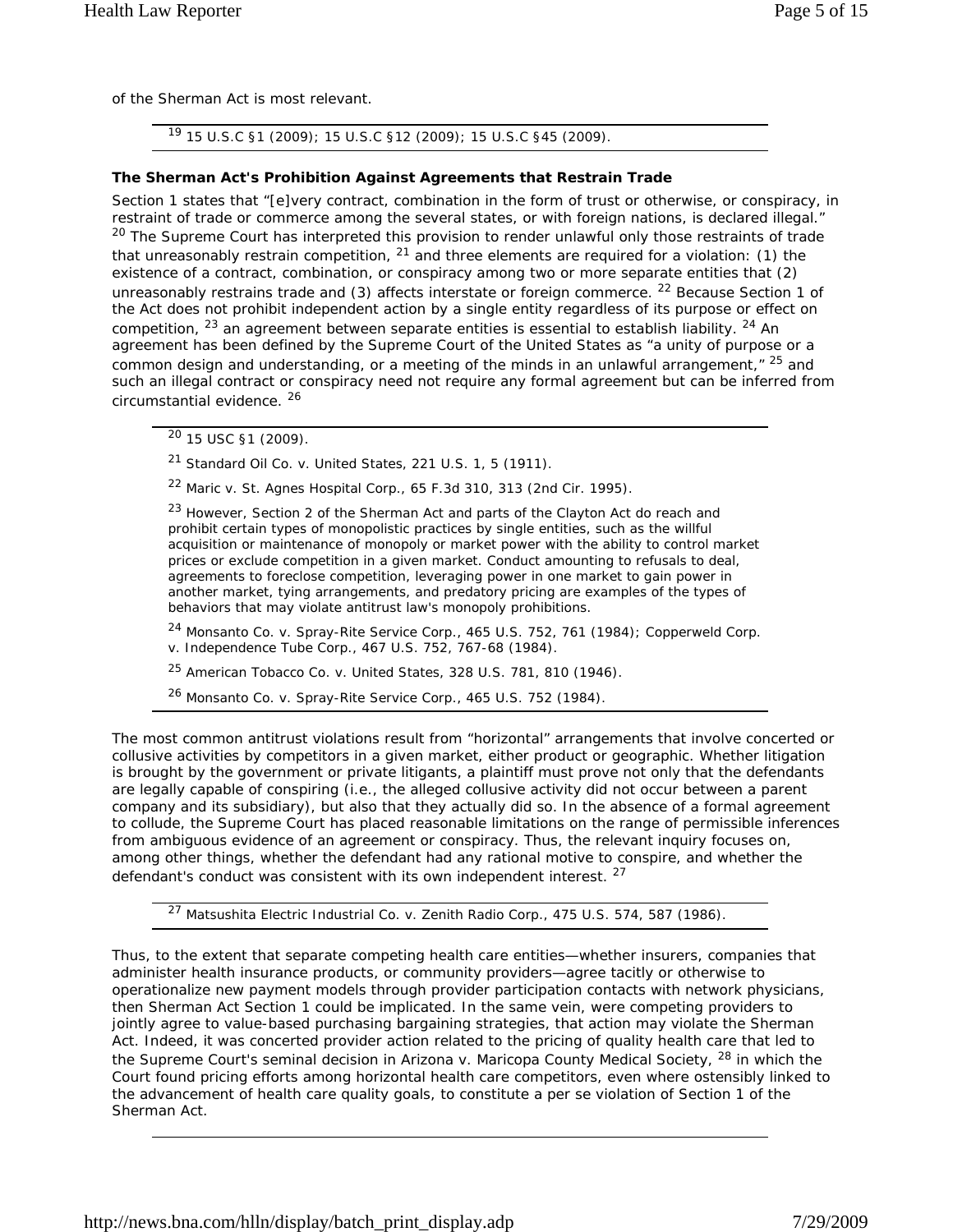<sup>28</sup> *Arizona v. Maricopa County Medical Society*, 457 U.S. 332 (1982).

#### *Per se Versus Rule of Reason*

Once it has been determined that the defendants have the legal capacity to conspire and that an unlawful agreement exists, the effect of that agreement must be considered to determine whether it restrains competition unreasonably. The sharing of information about price and quality in and of itself is not the problem; it is what is done with the information.

The courts generally use one of two methods to make this determination, depending on the nature of the agreement at issue. Certain categories of restraints, such as horizontal price-fixing, group boycotts, bid rigging, and market-allocation agreements are considered *per se* illegal. That means that these activities have been conclusively presumed to restrain competition unreasonably even without a study of the market in which they occurred, or an analysis of their actual effect on competition, or their purpose. <sup>29</sup> Antitrust cases are replete with examples of agreements that were determined to be price-fixing arrangements, such as establishing minimum or maximum prices, <sup>30</sup> creating pressure to increase prices,  $31$  stabilizing prices,  $32$  interfering with a competitor's freedom to make price changes independently, or establishing uniform terms of sale, discount policies, or otherwise establishing an agreed-upon approach to an underlying element of the price charged. 33

<sup>29</sup> ABA Section of Antitrust Law, Antitrust Law Developments ch. I.B.3. (6th ed. 2007); *Arizona v. Maricopa Medical Society*, 457 U.S. 332 (1982).

<sup>30</sup> *Arizona v. Maricopa County Medical Society*, 457 U.S. 332 (1982); *Goldfarb v. Virginia State Bar*, 421 U.S. 773 (1975).

<sup>31</sup> *Minnesota v. Mid-West Minnesota Associated Physicians*, 1991-1992 Trade Cas. (CCH) §69,531 (Douglas County Dist. Ct. July 2, 1991) (consent decree).

<sup>32</sup> *United States v. Container Corp. of America*, 393 U.S. 333 (1969).

<sup>33</sup> *Catalano, Inc. v. Target Sales, Inc*., 446 U.S. 643 (1980); *Vandervelde v. Put & Call Brokers Association*, 344 F. Supp. 118, 136 (S.D.N.Y 1972).

However, the prevailing standard for assessing the effect on competition of most categories of restraints is the *rule of reason*, which requires an analysis of the challenged restraint's effect on competition in a relevant market. <sup>34</sup> The rule of reason is applied in situations "where the economic impact of certain practices is not immediately obvious.<sup>" 35</sup> Of course, defendants in antitrust actions would much prefer that in evaluating a claim, a court use a *rule of reason* analysis, as opposed to a *per se* analysis, because it gives the defendant the chance to justify its actions by offering facts that are viewed as demonstrating a pro-competitive effect as a result of the agreement. While some health care providers have argued that their pricing policies can only be judged under a rule of reason test because of the special considerations of quality and professionalism on which pricing rests, such assertions have been rejected by the courts, and "naked" price-fixing by physicians or other health care providers will be condemned as per se illegal.

<sup>34</sup> *Chicago Board of Trade v. United States*, 246 U.S. 231 (1918); *NCAA v. Board of Regents of Univ. of Okla*., 468 U.S. 85 (1984).

<sup>35</sup> *FTC v. Indiana Federation of Dentists*, 476 U.S. 447 (1986).

Yet, even under a *rule of reason* analysis, courts have prohibited information exchanges in industries whose structural characteristics indicate that exchanging price information is likely to have an anticompetitive effect. That is, courts can at some point view the exchange of information as suspicious in its own right, underscoring the need for further clarity and certainty in the field. Thus, an exchange of price information that is not part of a price-fixing scheme may be legal if its value for quality purposes (e.g., improving the quality of health care) outweighs any likely anticompetitive effects. At the same time, the very nature of a *rule of reason* analysis—a case by case review of the facts—suggests the inherent challenges in applying antitrust law to a fast-evolving field of health care.

Of most concern for plan sponsors and companies that insure or administer plans that are engaged in the effort to develop new pricing models is the danger that these new models will be considered pricefixing under the Sherman Act. As discussed above, price-fixing allegations are subject to a *per se*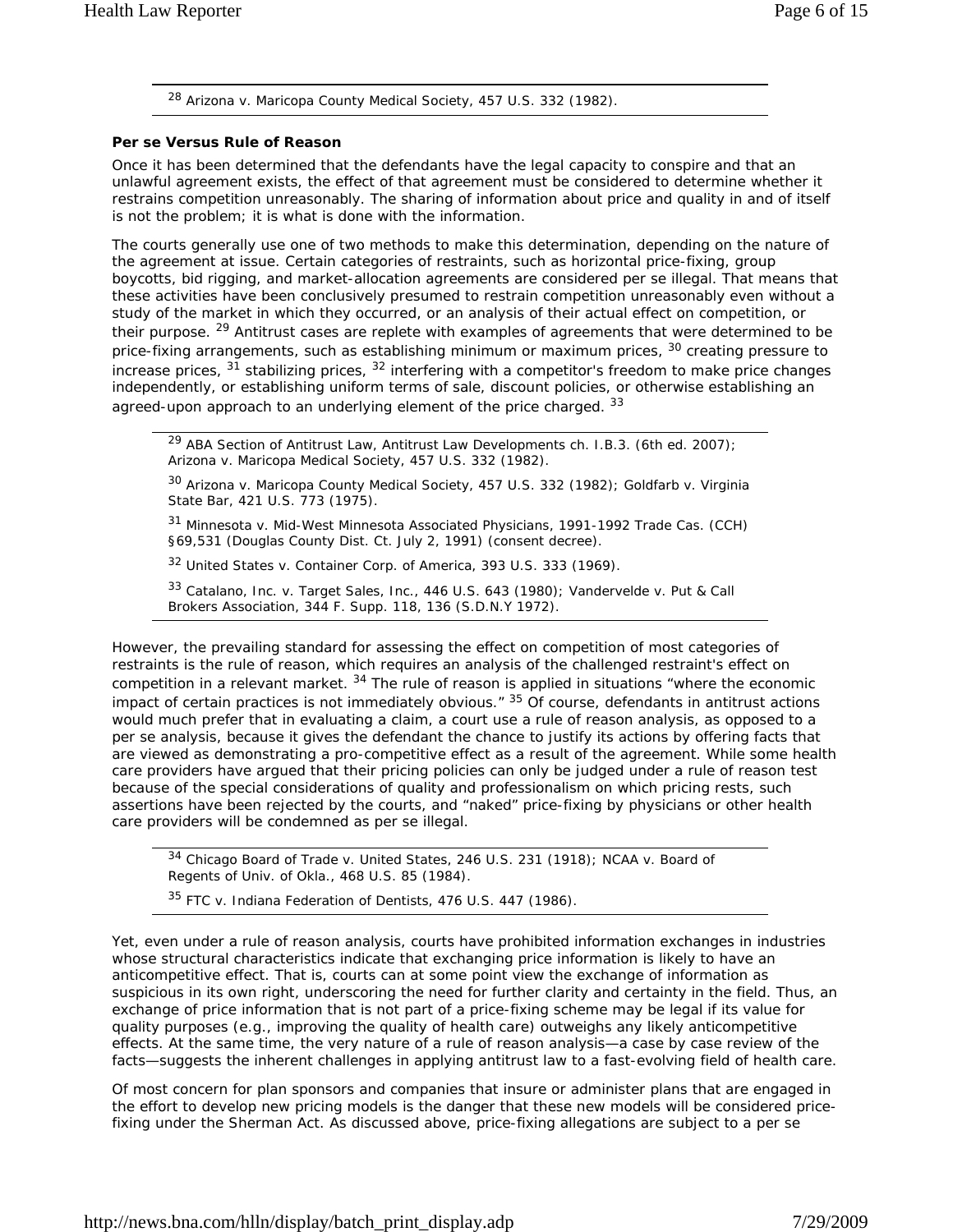unreasonable restraint analysis which offers the defense very little chance to defend its actions. For example, once a plaintiff can show that two or more managed care entities have agreed—either explicitly or implicitly—to implement a payment model with agreed-upon prices for provider services, it is likely that a court will view this as price-fixing, and impose liability under the *per se* rule. Therefore, understanding how to avoid a *per se* determination is critical.

### **Avoiding Antitrust Liability**

Entities that exchange competitively-sensitive information can avoid *per se* antitrust liability in several ways. The doctrine known as "conscious parallelism," the antitrust safety-zones in the FTC/DOJ statements, and the "state action" doctrine all provide specific defenses for certain types of information exchanges and are discussed below.

#### *"Conscious Parallelism"*

"Conscious parallelism" can provide a defense for entities that, while not actually agreeing on price, have engaged in an information exchange from which one could reasonably infer that a price agreement had been reached. The doctrine provides that a pattern of uniform business conduct among competitors does not, standing alone, run afoul of the antitrust laws. Parallel behavior by itself does not prove a conspiracy; plaintiffs must offer several "plus factors" in combination with conscious parallelism to prove an inference of coordinated action. These "plus factors" are often other facts and circumstances that support the claim that a conspiracy has occurred. 36

<sup>36</sup> *Theatre Enterprises v. Paramount Film Distribution Corp*., 346 U.S. 537 (1954); *Twombly v. Bell Atlantic Corp.*, 425 F.3d 99, 114 (2nd Cir. 2005).

Thus if payers of health care services adopt new pricing models—even the exact same model—they might claim conscious parallelism without an antitrust violation. The crux of this defense will hinge on whether, in these multi-stakeholder collaborations to develop new pricing mechanisms, any meeting of the minds occurred with regard to actual implementation and roll-out related to the setting of price or other competitively-sensitive terms. Again, for this defense to work, there must be adequate safeguards built into the structure of the collaboration itself to assure that there is no agreement on price terms. Put another way, meeting to exchange information and gain knowledge about innovation is not the problem; using the information to then develop a joint approach to pricing is the issue.

#### *Antitrust Safety Zones*

The DOJ and FTC have addressed the issue of information exchanges among health care providers in their *1996 Statements of Antitrust Enforcement Policy in Health Care*, and among horizontal competitors in general in their "Antitrust Guidelines for Collaborations Among Competitors." Through these documents, the agencies have recognized the pro-competitive potential of information exchanges, but also warn that such exchanges may in certain cases increase the likelihood of collusion on matters such as price, output, or other competitively sensitive variables. These statements create antitrust safety-zones for certain categories of information exchange, and conduct that falls within a safety-zone will avoid an agency finding of per se antitrust liability. Several statements are applicable here.

*Statement 4* addresses the government's "[e]nforcement policy on providers' collective provision of non-fee-related information to purchasers of health care services." The antitrust safety zone provided by this Statement allows providers to collectively give to purchasers "underlying medical data that may improve purchasers' resolution of issues relating to the mode, quality, or efficiency of treatment." The collection of outcome data from independent physicians about a particular procedure that the providers believe should be covered, and the provision of that information to purchasers, falls within the safety zone and is not a *per se* violation of antitrust law. In addition, the antitrust enforcement agencies will not challenge "providers' development of suggested practice parameters—standards for patient management developed to assist providers in clinical decision-making—that also may provide useful information to patients, providers, and purchasers." The agencies believe that this type of concerted conduct by physicians poses little risk of restraining competition and in fact has the potential to increase quality and efficiency, thereby promoting competition. Statement 4 warns, however, that the safety-zone does not apply to the extent that this activity is used by providers to coerce purchasers' decision-making by threatening to boycott a plan that does not adhere to the providers' joint recommendation.

*Statement 5* addresses the government's "[e]nforcement policy on providers' collective provision of fee-related information to purchasers of health care services." Regardless of the structure of the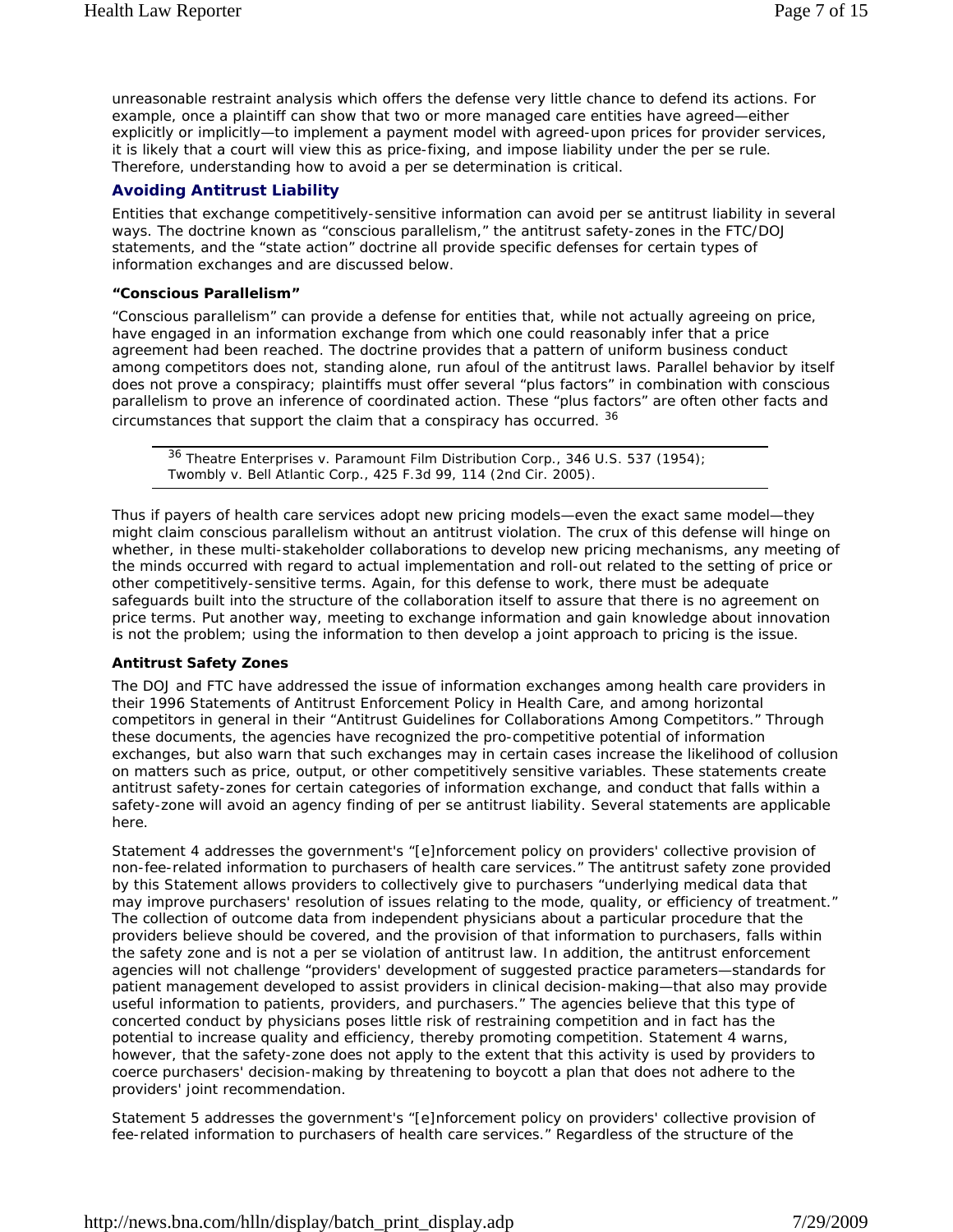provider organization, competing providers can collectively give payers information about price or other aspects of reimbursement—such as episode-of-care cost determinations—without raising significant antitrust implications. The agencies acknowledge that "such factual information can help purchasers efficiently develop reimbursement terms to be offered to providers and may be useful to a purchaser when provided in response to a request from the purchaser or at the initiative of the providers." <sup>37</sup> The agencies provide a detailed antitrust safety zone for this type of scenario if providers satisfy the following conditions: (1) the pricing information is collected by a third-party; (2) while the payers can secure newer pricing data, any information that is shared among the providers must be at least three months old and the pricing data must reflect pricing data from at least five providers with no one provider's data representing more that 25 percent of that statistic; and (3) the information must be aggregated so that the recipients cannot identify the prices charged by any single physician. <sup>38</sup> Thus Statement 5 allows aggregated data sharing of price-relevant data by physicians collectively to purchasers, under certain limited conditions.

 $37$  U.S. Department of Justice & Federal Trade Commission, Statements of Antitrust Enforcement Policy in Health Care (1996), Statement 5. http://www.ftc.gov/bc/healthcare/industryguide/policy/index.htm (accessed June 22, 2009). <sup>38</sup> *Id.*

*Statement 6* addresses the government's "[e]nforcement policy on provider participation in exchanges of price and cost information." Here, the antitrust enforcement agencies have created a safety-zone for "participation by competing providers in surveys of prices for health care services, or surveys of salaries, wages or benefits of personnel." The agencies believe that this information can increase competition because providers can use this information to price their services more competitively, and purchasers can use the survey data to make informed decisions about what they will buy. Specifically, to fall within the safety-zone and thereby avoid *per se* antitrust liability, several elements must be present: (1) the survey is managed by a third party; (2) the information provided by survey participants is based on data more than 3 months old; and (3) there are at least five providers reporting data upon which each disseminated statistic is based, no individual provider's data represents more than 25 percent on a weighted basis of that statistic, and any information disseminated is sufficiently aggregated such that it would not allow recipients to identify the prices charged or compensation paid by any particular provider.<sup>39</sup> Statement 6 therefore allows, under certain circumstances, competing providers to share among themselves—or publish for public use specific provider price and cost information.

<sup>39</sup> U.S. Department of Justice & Federal Trade Commission, Statements of Antitrust Enforcement Policy in Health Care (1996), Statement 6. http://www.ftc.gov/bc/healthcare/industryguide/policy/index.htm (accessed June 22, 2009).

*Statement 8* addresses the government's "[e]nforcement policy on physician network joint ventures" and sets forth the circumstances under which physicians may collectively agree on price or pricerelated terms and jointly market their services to purchasers. This Statement provides an antitrust safety-zone for such joint negotiation of price when the physician joint venture is sufficiently financially integrated (i.e. the member providers share significant financial risk). Moreover, Statement 8 further explains that certain types of clinical integration, even when there is no sharing of financial risk among providers, may justify physician joint contracting with purchasers when the joint contracting is necessary to achieve pro-competitive efficiencies.

While clinical integration does not have a specific safety-zone like the one created for financial integration, in a 2007 opinion involving the Greater Rochester Independent Practice Association (IPA), the FTC determined that despite the absence of financial risk, the integrated structure of the IPA, coupled with its proposal to incorporate evidence-based quality reporting and practice management into its structure, eliminated the need for assumption of financial risk. Likewise, in a 2009 opinion, the FTC did not challenge Tristate Health Partners' attempt to clinically integrate its 200 physician members and one hospital member in order to collectively negotiate contracts with payers because, in part, of the new entity's "potential to produce significant efficiencies, including both improved quality and more cost-effective care." <sup>40</sup> These decisions and their effect on the creation and use of accountable care organizations are the focus of the second brief in this series.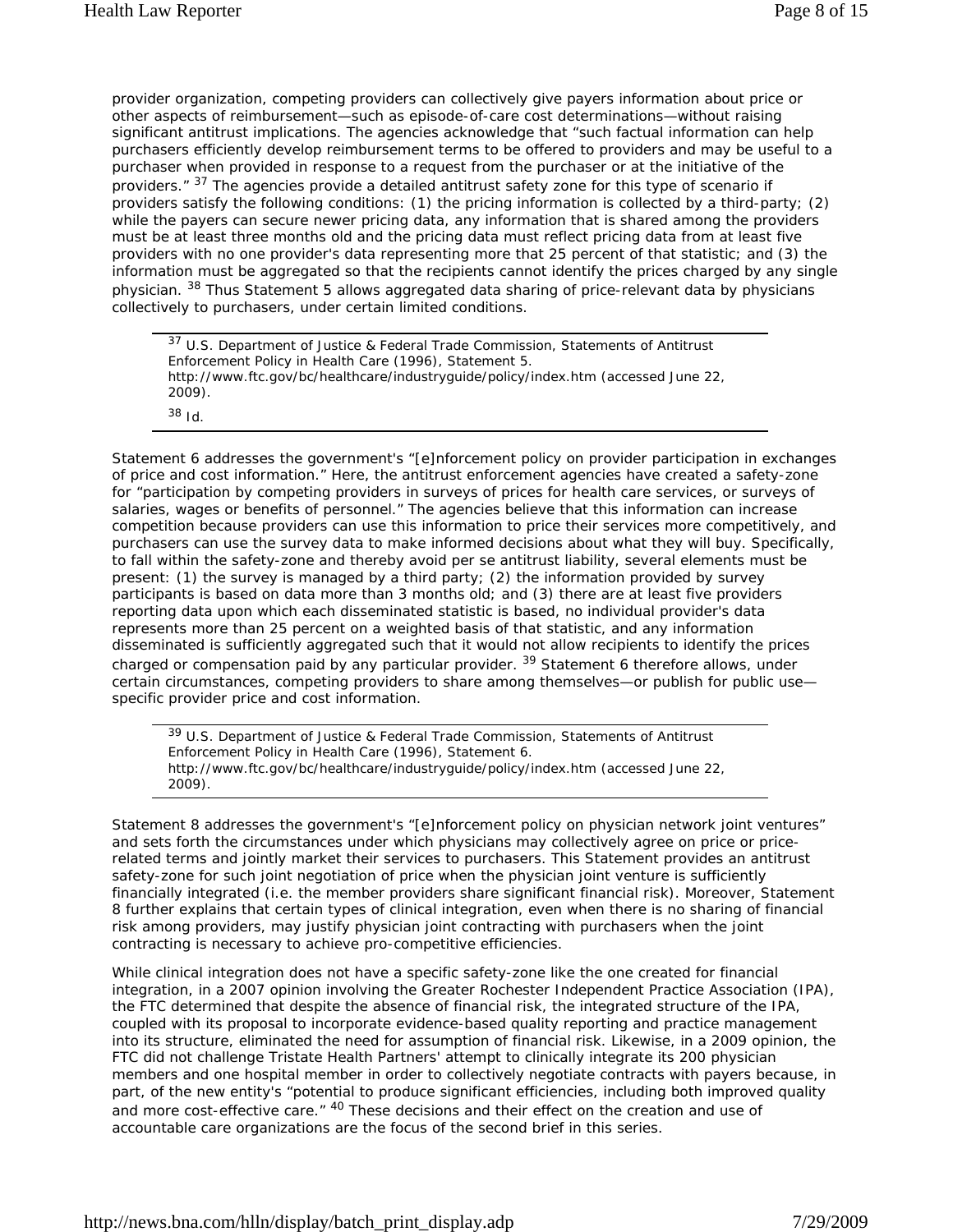<sup>40</sup> Federal Trade Commission, In re TriState Health Partners, Inc. Advisory Opinion (2009), http://www.ftc.gov/bc/healthcare/industryguide/advisory.htm (accessed June 23, 2009).

On the payer side, the agencies' "Antitrust Guidelines for Collaborations among Competitors" are most applicable here. This document discusses the framework for evaluating agreements among competitors that might withstand antirust scrutiny, because the agreement is reasonably necessary to achieve pro-competitive benefits from an integration of economic activity. Here, the more factually driven *rule of reason* analysis would be employed to determine whether the pro-competitive benefits outweigh anticompetitive harms. The guidelines specifically mention several types of collaborative agreements that tend to limit independent decision-making or combine financial interests and thus harm competition: production collaborations, marketing collaborations, buying collaborations and research and development collaborations. At the same time, the fact that in-depth *rule of reason* analysis is appropriate in the agencies' view is extremely important in quiding payer actions. <sup>41</sup>

41 U.S. Department of Justice & Federal Trade Commission, Antitrust Guidelines for Collaborations Among Competitors, §3.31(a). http://www.ftc.gov/os/2000/04/ftcdojguidelines.pdf (accessed June 23, 2009).

#### *The State Action Doctrine*

Under certain circumstances, defendants in federal antitrust cases can avoid liability under the doctrine of state action. Long ago the United States Supreme Court recognized the authority of the several states to adopt alternative competition regimes tailored to peculiar local conditions, and thus entities that adhere to these state regimes are immune from what otherwise would be considered illegal behavior under federal antitrust law.  $42$  This defense, however, comes with significant limitations.

<sup>42</sup> *Parker v. Brown*, 317 U.S. 341 (1943).

This so-called "Parker immunity" only applies when the challenged activity has been undertaken pursuant to a clearly articulated state policy, such as a law passed by the state legislature or a policy approved by the state supreme court. <sup>43</sup> However, a broad grant of statutory authority will not satisfy the clear articulation requirement unless the state clearly intended to displace competition. <sup>44</sup> On the other hand, a state statute expressly permitting collective rate-making, for example, did render the litigant's rate-making activities immune from the federal antitrust laws. 45

<sup>43</sup> *Southern Motor Carriers Rate Conference, Inc. v. United States*, 471 U.S. 48 (1985).

<sup>44</sup> *Patrick v. Burget*, 486 U.S. 92 (1988); *Southern Motor Carriers Rate Conference, Inc. v. United States*, 471 U.S. 48 (1985).

<sup>45</sup> *Southern Motor Carriers Rate Conference, Inc. v. United States*, 471 U.S. 48 (1985).

The test to determine whether Parker immunity is a viable defense to an antitrust allegation contains two parts: the private party must prove that it was (1) acting pursuant to a clearly articulated and affirmatively expressed state policy and (2) that the state is engaged in the active supervision of the conduct. <sup>46</sup> This type of explicit, state-sanctioned activity with ongoing accountability essentially gives the imprimatur of state action to private conduct by regulating it. Not only must the law authorize the arrangement, but there also must be ongoing oversight of the process and the output of the conduct. <sup>47</sup> Our review of state laws that could potentially provide some level of federal antitrust protection under the state action doctrine is discussed below.

<sup>46</sup> *California Retail Liquor Dealers Association v. Midcal Aluminum, Inc.*, 445 U.S. 97 (1980). <sup>47</sup> *Id.* at 105.

*Specific Forms of State Action:* Through laws (frequently developed at the state level, where health care quality regulation takes place) that address specific matters, such as health care quality improvement and reporting or licensure and certification of health care facilities and entities, the legal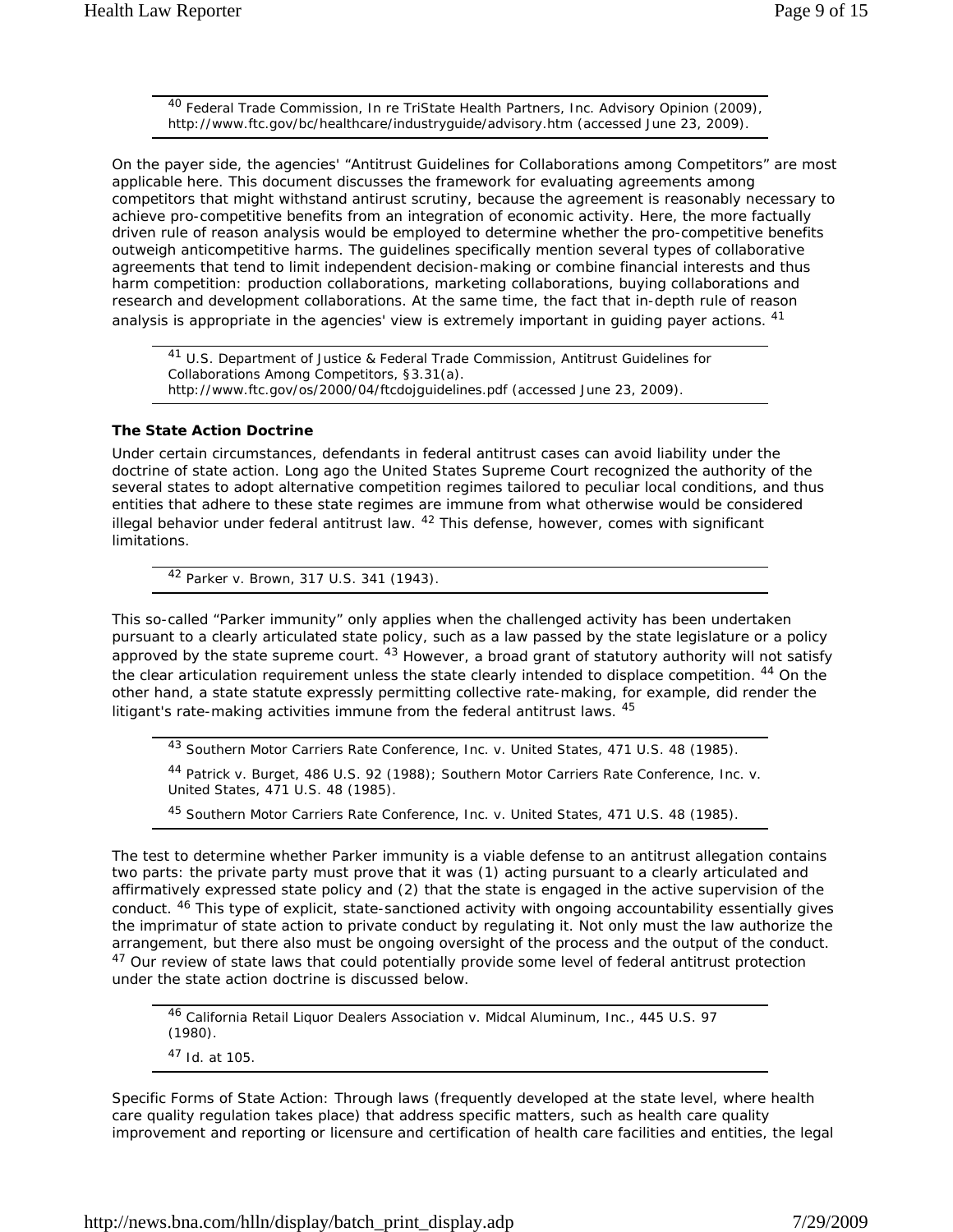system may grant specific antitrust immunity for certain types of conduct that would otherwise be considered anticompetitive. For example, state law may explicitly authorize collective bargaining, data sharing or referral agreements between providers, as shown in the chart below. Aside from specific antitrust exemptions stated in law, legal involvement in the area of health care pricing runs the gamut from merely allowing the publication of prices to actively restructuring payment systems. Many states have laws mandating or facilitating the exchange of information regarding the price health care providers charge for various services. 48 Price information for certain providers (usually hospitals) is collected by the state and used for analysis of health care spending trends. Sometimes this information is available to the public in its entirety, and in other cases, the state generates public reports showing average prices for certain services in the state or prices by facility for certain services. This level of state action, however, would not be sufficient to create Parker immunity.

48 See Arizona Revised Stat. 36-125.05 (2009); California Health & Safety Code §1339.56 (2009); Ohio Rev. Code §3727.12 (2009); South Dakota Codified Laws §34-12E-11 (2009); 35 P.S. §§449.5-449.7 (2009); Utah Code §26-33a-104 (2009).

In recognition of the need for health care cost control and improved efficiency, some states have established councils or commissions to collect and analyze price data and develop policies to improve cost effectiveness, such as quality and efficiency measures. Additionally, a handful of states are actively pursuing efforts to restructure health care payment systems by incentivizing payment structures that are more efficient or effective than others. This type of state action may help create antitrust immunity if the state clearly articulates a policy to displace market competition with regulation of health care prices and services and actively supervises the marketplace affected by its action. The chart below shows some state laws involving health care pricing. The reporting of charges tends to be the focus of these laws, rather than the reporting of actual contracted payment rates, which may be the greater focus of interest. At the same time, the laws underscore growing state interest in actual intervention to increase the provision of information.

| Level of State<br>Action                                                     | <b>State</b>               | Law                                                                                                                                            | Activity                                                                                                                                                                                                                                                                                            |  |
|------------------------------------------------------------------------------|----------------------------|------------------------------------------------------------------------------------------------------------------------------------------------|-----------------------------------------------------------------------------------------------------------------------------------------------------------------------------------------------------------------------------------------------------------------------------------------------------|--|
|                                                                              | Arizona                    | Arizona<br>Revised Stat.<br>36-125.05                                                                                                          | Requires uniform reporting system for all hospitals,<br>outpatient surgical centers and emergency<br>departments, including average charge per patient,<br>average charge per physician and publication of<br>public report of average patient charges.                                             |  |
| <b>LIMITED</b><br>(data<br>gathering and<br>reporting)                       | California                 | CA Health &<br>Requires hospitals to report prices for the top 25<br>Safety Code<br>most common outpatient services or procedures.<br>§1339.56 |                                                                                                                                                                                                                                                                                                     |  |
|                                                                              | Ohio                       | Ohio Rev.<br>Code<br>§3727.12                                                                                                                  | Requires reporting of hospital charges for the top<br>100 diagnosis related groups (DRGs) and certain<br>other procedures.                                                                                                                                                                          |  |
|                                                                              | South Dakota S.D. Codified | Laws §34-<br>$12E - 11$<br>$(2009)$ ;<br>Senate Bill<br>182 (2008)                                                                             | Hospitals must report charges for 25 most common<br>inpatient DRGs, to be published online in 2009.                                                                                                                                                                                                 |  |
|                                                                              | Pennsylvania               | 35 P.S.<br>§§449.5-<br>449.7                                                                                                                   | Requires the Health Care Cost Containment Council<br>to develop a computerized system for the collection,<br>analysis and dissemination of health care quality and<br>cost information; to collect patient data (including<br>total charges); and to publicize services and provide<br>comparisons. |  |
| <b>MODERATE</b><br>(analysis and<br>development<br>of cost and<br>efficiency | Utah                       | Utah Code<br>§26-33a-104<br>(2009) (data<br>collection);                                                                                       | Health Data Committee instructed to "collect,<br>analyze, and distribute health care data to facilitate<br>the promotion and accessibility of quality and cost-<br>effective health care." Committee instructed to<br>H R 9 (2007) develon plan to measure and compare costs of                     |  |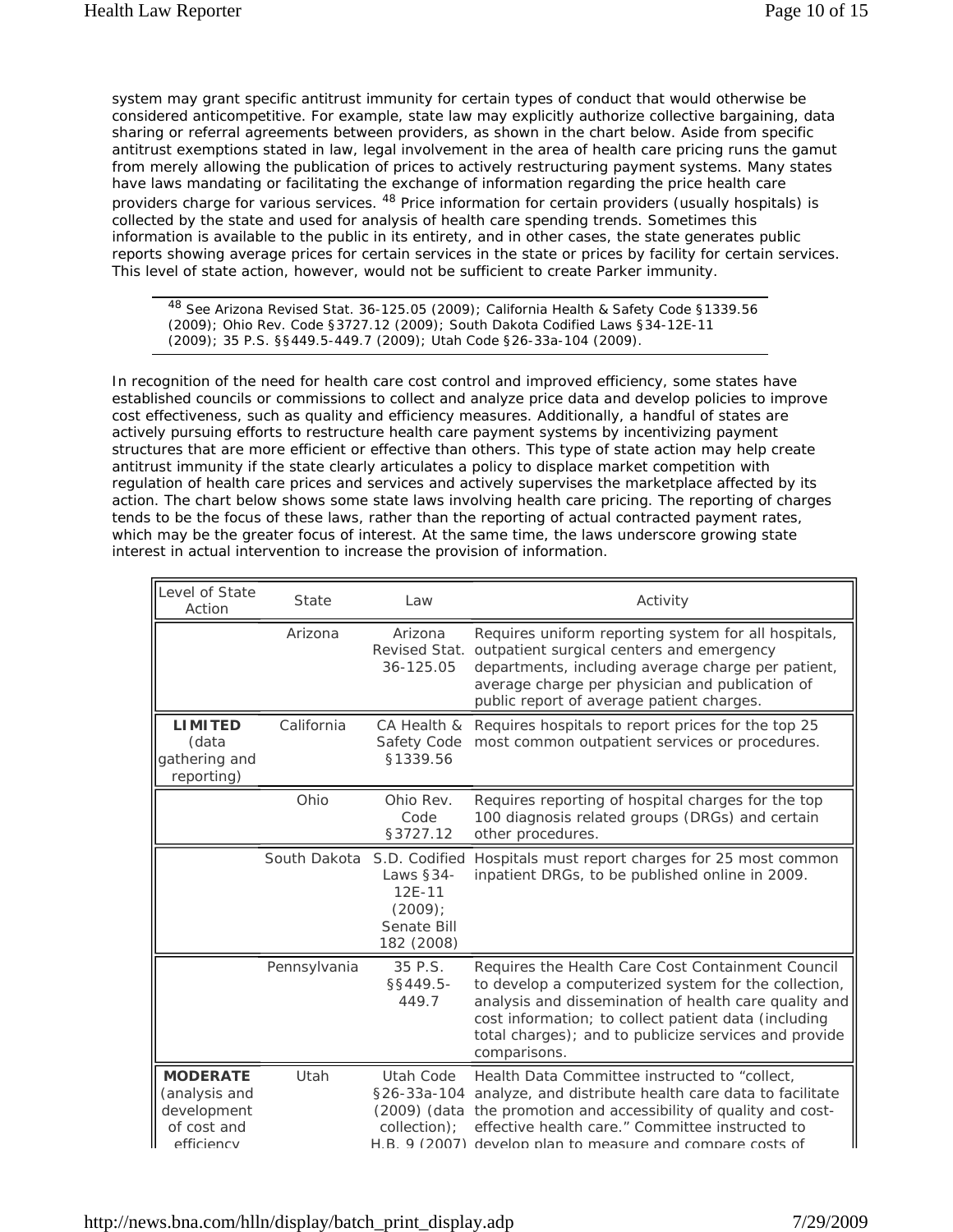| measures)                                                                                                     |                           | (episodes of<br>care)                                | episodes of care and authorized to collect data<br>regarding fees, contract terms, reimbursement<br>arrangements, etc.                                                                                                                                                                                                                                                                                                                                           |  |  |
|---------------------------------------------------------------------------------------------------------------|---------------------------|------------------------------------------------------|------------------------------------------------------------------------------------------------------------------------------------------------------------------------------------------------------------------------------------------------------------------------------------------------------------------------------------------------------------------------------------------------------------------------------------------------------------------|--|--|
|                                                                                                               | Vermont                   | 2006 Health<br>Care<br>Affordability<br>Act (H. 861) | Requires data collection and reporting of<br>expenditures and creates a chronic care<br>management program, which includes studying<br>"payment methodologies to align reimbursements<br>and create financial incentives and rewards for<br>health care professionals to establish management<br>systems for chronic conditions, to improve health<br>outcomes, and to improve the quality of care,<br>including case management fees, pay for<br>performance  " |  |  |
| <b>EXTENSIVE</b><br>(developing<br>payment<br>structures<br>and<br>incentivizing<br>certain types<br>of care) | Massachusetts Senate, No. | 2863 (2008)                                          | Commission will investigate reforming and<br>restructuring the health care system and will<br>recommend a plan for "the implementation of the<br>common payment methodology across all public and<br>private payers in the commonwealth."                                                                                                                                                                                                                        |  |  |
|                                                                                                               | Minnesota                 | (2008)                                               | S.F.No. 3780 Payment system reform for both public and private<br>sectors, including provider pricing for "baskets" of<br>care, care coordination fees for medical homes,<br>requiring health plans to use cost and quality data.                                                                                                                                                                                                                                |  |  |
| <b>SPECIFIC</b><br><b>ANTITRUST</b><br><b>IMMUNITY</b>                                                        | Washington                | Rev. Code<br>Wash.<br>§43.72.310<br>(2008)           | Provides that action pursuant to the chapter (re:<br>cost-control measures, cooperative arrangements,<br>effective health care delivery systems, etc.) to be<br>exempt from state and federal antitrust laws;<br>defines actions which will not be exempt.                                                                                                                                                                                                       |  |  |
|                                                                                                               | Nebraska                  | R.R.S. Neb.<br>§71-7709<br>(2008)                    | Provides antitrust immunity to any party to a<br>cooperative agreement approved by the department<br>for actions based on the agreement.                                                                                                                                                                                                                                                                                                                         |  |  |
|                                                                                                               | South<br>Carolina         | S.C. Code<br>Ann. §44-7-<br>520 (2007)               | Exempts from state antitrust laws providers and<br>purchasers acting subject to an approved<br>cooperative agreement.                                                                                                                                                                                                                                                                                                                                            |  |  |

*State Action and Provider Collaboration*: What if groups of health care providers were to work together to offer a "value package" to payers, acting under state supervision? A recent FTC advisory opinion to the Minnesota legislature regarding a piece of proposed Minnesota legislation aimed at exempting certain health care cooperatives from charges of price-fixing sheds some light on the types of laws that the FTC finds insufficient to find state action immunity. (Bear in mind, of course, that there has been no official judicial ruling on the state law). Senate Bill S.F. No. 203 would establish health care cooperatives to collectively negotiate on behalf of their members in order to promote rural health care delivery. The legislation, aimed at improving rural health care, requires certain health care cooperatives to operate under state supervision to assure that their contracts advance lawful interests. The bill provides for submission of contracts to the state for review and approval; failure to act or seek additional information on the part of the state results in approval, making the system potentially one of passive review. The bill provides that contracts are to be deemed lawful in the absence of findings by the state that the anticompetitive effects of the contract exceed pro-competitive effects or efficiencies, or that the price agreements are not necessary to achieve efficiencies. Therefore, the measure places the burden of proof on the state to find arrangements anticompetitive.

In the view of the FTC, the Minnesota law "would deprive health care consumers of the protections of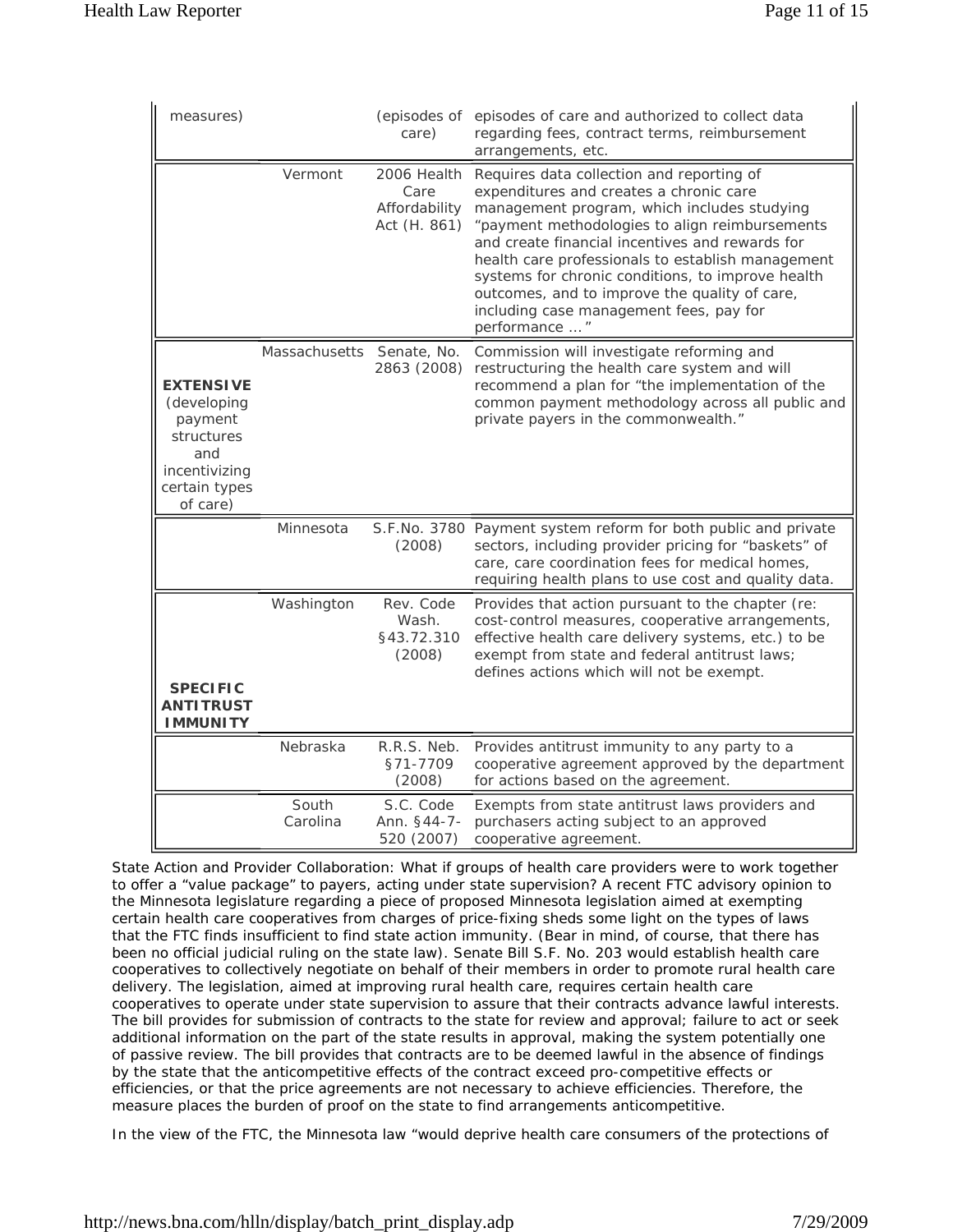the antitrust laws and the benefits of competition ... If the bills ... were to become law, all consumers patients, employers, insurers, and federal, state, and local health programs—likely would pay more for medical care." <sup>49</sup> The FTC found that "like...other health care provider collective bargaining bills..." the measure is designed to confer authority on competitors to agree to "prices and other terms they will accept from health plans and to bargain jointly to obtain these collectively determined contract terms." <sup>50</sup> The FTC determined that "although the bills set up a scheme for state review, the nature of that review is limited. Indeed, [the] bills effectively establish a presumption in favor of approval." <sup>51</sup>

```
49 Federal Trade Commission, In re Minnesota House Bill H.F. No. 120 & Senate Bill S.F. 
No. 203 Advisory Opinion (March 18, 2009). 
http://www.ftc.gov/opp/advocacy/V090003.pdf (accessed June 23, 2009). 
50 Id., p. 3.
51 Id.
```
According to the FTC, under the bill, "as long as the applicant provides the information requested by the Commissioner, within a very limited time, the Commissioner must evaluate the potential competitive effects of the application, the potential efficiencies of the application, and determine which of these effects exceeds the other." <sup>52</sup> Finding that this type of collective bargaining by providers does not serve the public interest and would likely raise health care costs, the FTC concluded that the measure was tantamount to state-sanctioned price-fixing and pointed to cost estimates prepared by the United States Congressional Budget Office, which found that similar federal measures would lead to higher private insurance premiums. <sup>53</sup> The FTC found inadequate state oversight given the limited time accorded to the state for review, as well as the presumption of legality built into the process. In other words, the type of active supervision that goes to the heart of the state action doctrine was missing in the view of the FTC (a court might, of course, find otherwise), not only because it was not expressly called for, but because the bill itself was structured to effectively prevent active oversight from happening.

| $52$ Id.                         |  |  |  |
|----------------------------------|--|--|--|
|                                  |  |  |  |
| <sup>53</sup> <i>Id.</i> , p. 8. |  |  |  |

The FTC also determined that by encouraging higher prices, the measure would advance neither health care access nor quality, even though its ostensible purpose was to stabilize health care in rural areas. The FTC also noted that since antitrust law already allows collective action among horizontal competitors through the creation of integrated systems that (typically) bear risk and are empowered to act as an integrated unified entity, the bill was unnecessary to achieve legitimate aims. In other words, were providers to form a corporation to sell medical care products and to negotiate integrated delivery arrangements with payers, their conduct would be lawful (provided the entity lacked market power) without the need for state action.

Whether a court would agree with the legal conclusions reached by the FTC is a matter of conjecture, and a court might conclude that the state's intervention was sufficiently strong to pass muster. In part, the FTC letter goes to the policy wisdom (or lack thereof) of granting a state action exemption, a matter that a legislature might well consider important, particularly in rural areas (or medically underserved urban areas for that matter) in which countervailing policy considerations regarding matters of access and stability and health care quality are particularly important.

#### **Four Case Scenarios**

It is evident that information sharing alone is not the culprit—the antitrust problems arise when competitors jointly use the information to attempt to control the price within a particular geographic or product market. Thus, entities that convene stakeholders, provide extensive information about historic cost and quality outcomes within the market, present information on innovations in health care organization and payment, educate and inform their members, and provide technical support to test payment and delivery innovations would appear to raise no antitrust problems. Nor would efforts on the part of providers to improve the information flow about the care they are furnishing in order to enable purchasers to make more informed buying decisions contradict antitrust law. We offer four hypothetical situations that illustrate possible collaborative activities.

#### *Scenario 1*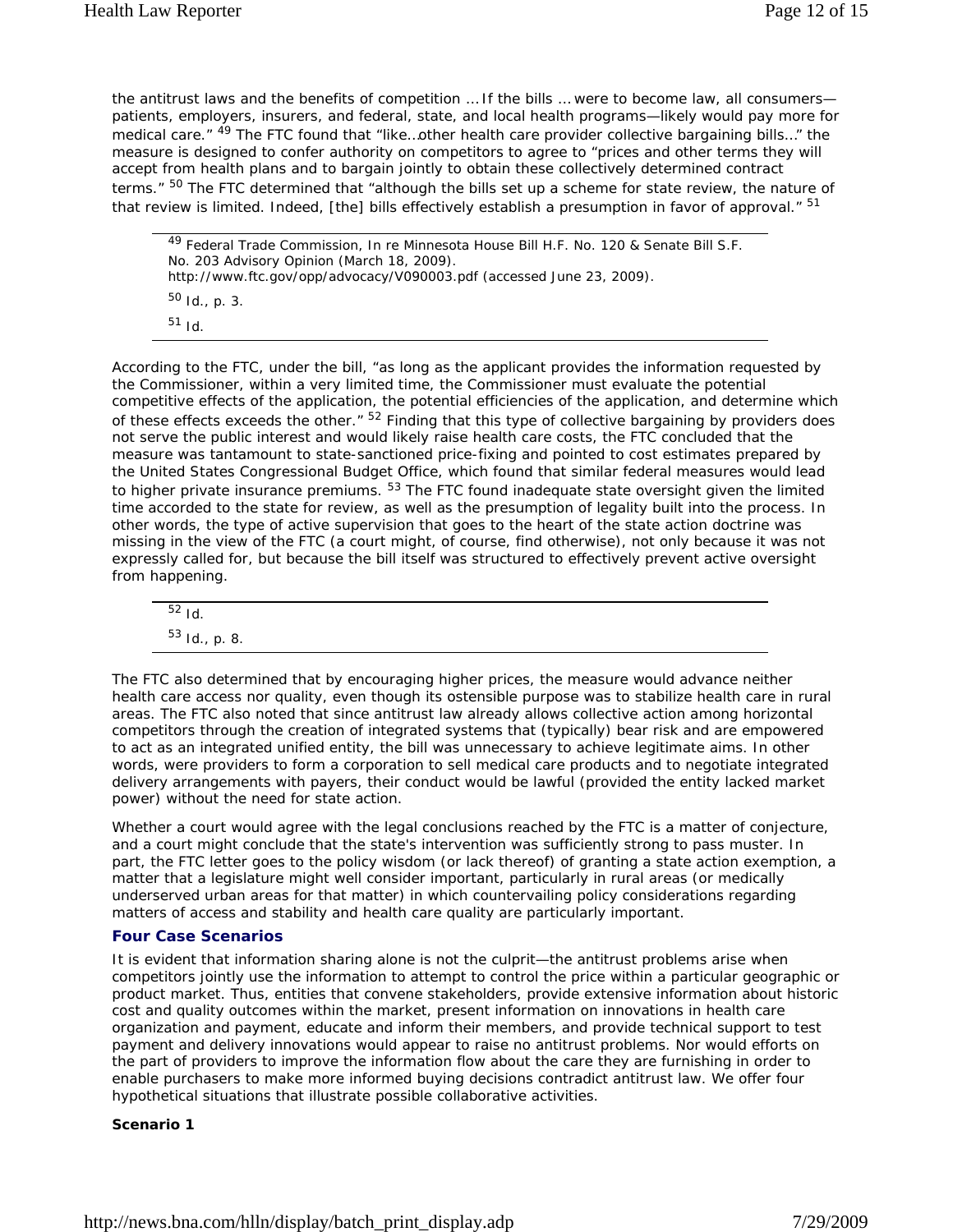A regional health care collaboration convenes several insurers and employer group health plan sponsors, as well as the medical society and hospital association in its service area. The purpose is to share (appropriately de-identified) information comparing the prices paid across the market for certain types of surgery, as well as readmission and health outcome data related to the surgery. The group also wants to discuss the potential to move toward a different payment structure for this type of surgery that would entail a single payment to health care facilities for surgery and aftercare as a means of reducing readmissions and improving health. The general outlines of "bundled" pricing are discussed and past successes or challenges are reviewed. At the same time, there is no exchange of information regarding how any particular insurer or plan in the room will in fact price the surgery and aftercare or whether the physicians in the room would agree to move to a modified aftercare payment system or how much they would charge. (Of course the hospitals and physicians may subsequently decide to come together to form a new integrated entity just for the purpose of managing the payment and practice associated with surgery and aftercare, but this is another matter.)

Is this legal? It would appear to be. The exchange is merely convening and providing information and technical support for the stakeholders to act independently. The exchange is offering a key service by promoting value-based purchasing to encourage a new approach to covering and paying for surgery and aftercare. The outcome hopefully might be a bundled case rate that prices and pays for an integrated treatment approach over an entire episode of care. Payment would be based upon clinical practice evidence linked to heath care quality. Individual insurers and plans are free to adopt or not adopt the model. Individual providers are free to participate or not participate in the model. There may be general discussion of how payment is structured under this type of approach, but the insurers in the room are making no agreements, and neither are the physicians. If everyone agrees to move forward, the exchange might continue to work with the insurers, plans and providers to implement the changes and report back to the group about the results.

Precisely because the antitrust-sensitive aspects of this endeavor—data collection, quality assessment, and setting of the case rate—would occur independently among the entities, the activities would not appear to implicate federal antitrust law. No state action doctrine needs to be invoked. Nor does antitrust law stop any of the stakeholders from making information about their own experiences public.

#### *Scenario 2*

Insurers and physicians, working with a collaborative in a given market, agree to test a "medical home" model of care that utilizes a specified approach to physician payment (e.g., the basic clinical fees plus a monthly care coordination fee for certain types of cases). The insurers agree that they will provide a "care coordination fee" to their network physicians and that they will send data on clinical care outcomes to the exchange for analysis. Everyone agrees on the outcomes over time they will monitor (reduced admission and emergency room use, stable or improved measures of health status, better adherence to certain treatment regimens, total costs, as well as the cost of each component of the model). The group agrees to pursue the effort for a year and use the exchange to collect and report on the results. Does this activity violate federal antitrust law?

Again, this type of activity would not violate antitrust law because the agreement between the insurers stops short of collectively setting the fee or bonus amount. There is nothing illegal about horizontal competitors discussing and agreeing to try a general approach to improving the quality of care, the cost of care, and health outcomes. However, if the insurers want to use the same method to price and pay for the underlying care and case management fee, they would need to operate within an antitrust safety zone or pursuant to the state action doctrine. That is, the law would specifically govern the setting of the rate, the use of the rate to pay for the care, and oversight of the results.

#### *Scenario 3*

Three hospitals in a given market develop and publish standard definitions of billing codes for emergency care and urgent care provided in the emergency department, as well as guidance for hospitals on how to bill under those codes for different services. The local hospitals all agree to use these definitions to ensure that they are billing for their services appropriately and uniformly. Is this activity legal?

Yes, this activity would appear to be lawful, since the purpose is to improve the quality and appropriateness of emergency room use by allowing hospitals and payers to more clearly understand and distinguish between health conditions that are judged following an initial examination to be true medical emergencies and those that can be more appropriately treated in alternative settings and that require a different payment structure and different incentives. This information may not only facilitate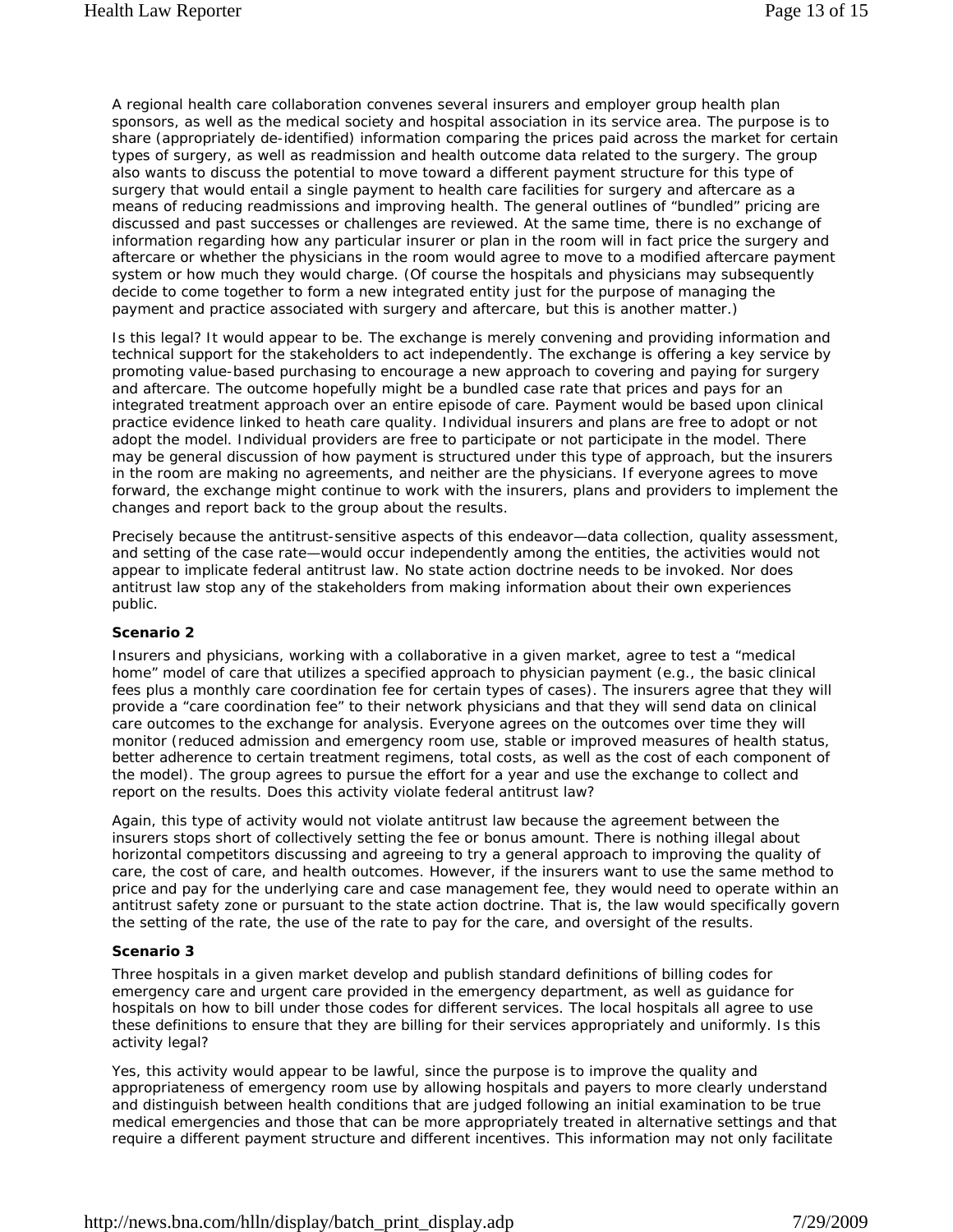more informed purchasing but, over time, can help shed light on serious health care access gaps, as hospitals, physicians, and insurers gain a better understanding of health care access and use patterns in the community. The hospitals essentially are collaborating to produce better information about health care in their community, which in turn, should allow for a more efficient payment structure. (Were the hospitals to use this information to bargain collectively as a group with insurers over what they should be paid, the conduct would likely be condemned as per se illegal absent a state action exemption whereby the state expressly sanctions and regulates the activity.)

#### *Scenario 4*

Five health insurers serving a specific community have come together to collaborate and establish a uniform set of practice guidelines and performance measures. For each practice, performance on a designated measure set is estimated using all patient data, regardless of payer. The health insurers all agree to use the guidelines and performance measures to make coverage determinations, and they agree to make incentive payments only to those practices that meet performance standards. The health insurers all agree on the amount of the incentive payments to be paid when the performance measurers are met.

This level of joint conduct, in the absence of state action or a specific antitrust safe harbor, would appear to violate antitrust law, because there has been a meeting of the minds among the competing insurance companies regarding both the uniform coverage determinations based on satisfying the clinical guidelines, and the setting of the amount of the incentive payment to be made when the guidelines are followed. Where the focus is on common practice guidelines—rather than an agreement to only cover services that meet these common guidelines—by which quality will be measured, the activity remains one of quality improvement and should fall within the rule of reason. But at the point at which the quality measures start to be translated into payment structures, levels of payment, and collective coverage determinations, the activity moves into restricted territory because it is collective action to control the price of care.

#### **Conclusion**

The results of this analysis suggest that collaboration around key information exchange activities aimed at quality improvement, cost containment, and information transparency are all consistent with antitrust doctrine, whether undertaken with the formal guidance and support of an entity created specifically to undertake health information exchange or through more informal collaboration.

At the same time, with the capacity to generate health information now growing at relative warp speed as the process of HIT adoption unfolds, this analysis suggests the potential need for an updating and expansion of the 1996 Statements of Antitrust Enforcement Policy in Health Care. As useful as these statements are, they were drafted nearly 15 years ago, well before the transformation to an information-driven health care system got seriously under way. Now that the sharing and exchange of extensive information regarding cost and quality has become a serious and formal health system goal in its own right, an important consideration is whether to accompany this evolution in health information technology with an expanded list of scenarios and activities that either raise no antitrust problems or that can proceed either under a safety zone or through a state action doctrine exemption.

In our view, enabling an appropriate interaction between antitrust law with the aims of an information-driven health care system merits attention in an era of national health reform. The U.S. health care system rests on basic concepts of competitive markets. At the same time, achieving greater value and efficiency in health care demands the ability to use and exchange information regarding price and quality within a variety of markets. Convincing competitors that it is not only desirable but legally safe to exchange information and work together to share and learn from information on price and quality may pose a challenge in the absence of clear safety zones permitting such conduct. While the state action doctrine may be of use in this regard, the very desire to keep health care competitive may defeat legislative efforts to bring greater transparency to quality and price within a health care market. For this reason, incentives, in the form of more explicit safety zones may produce progress.

Advancing the actual use of health information is a goal that could be pursued through a comprehensive effort such as that undertaken in the development of the health care safety zones initially. Such an effort might entail the convening of experts in health care quality improvement and disparities reduction, cost containment, and health information, to create national goals regarding information creation, exchange, and access. These goals could, in turn, serve as the basis for a revision or expansion of the Statements to assure that the aims of more, better, and more transparent